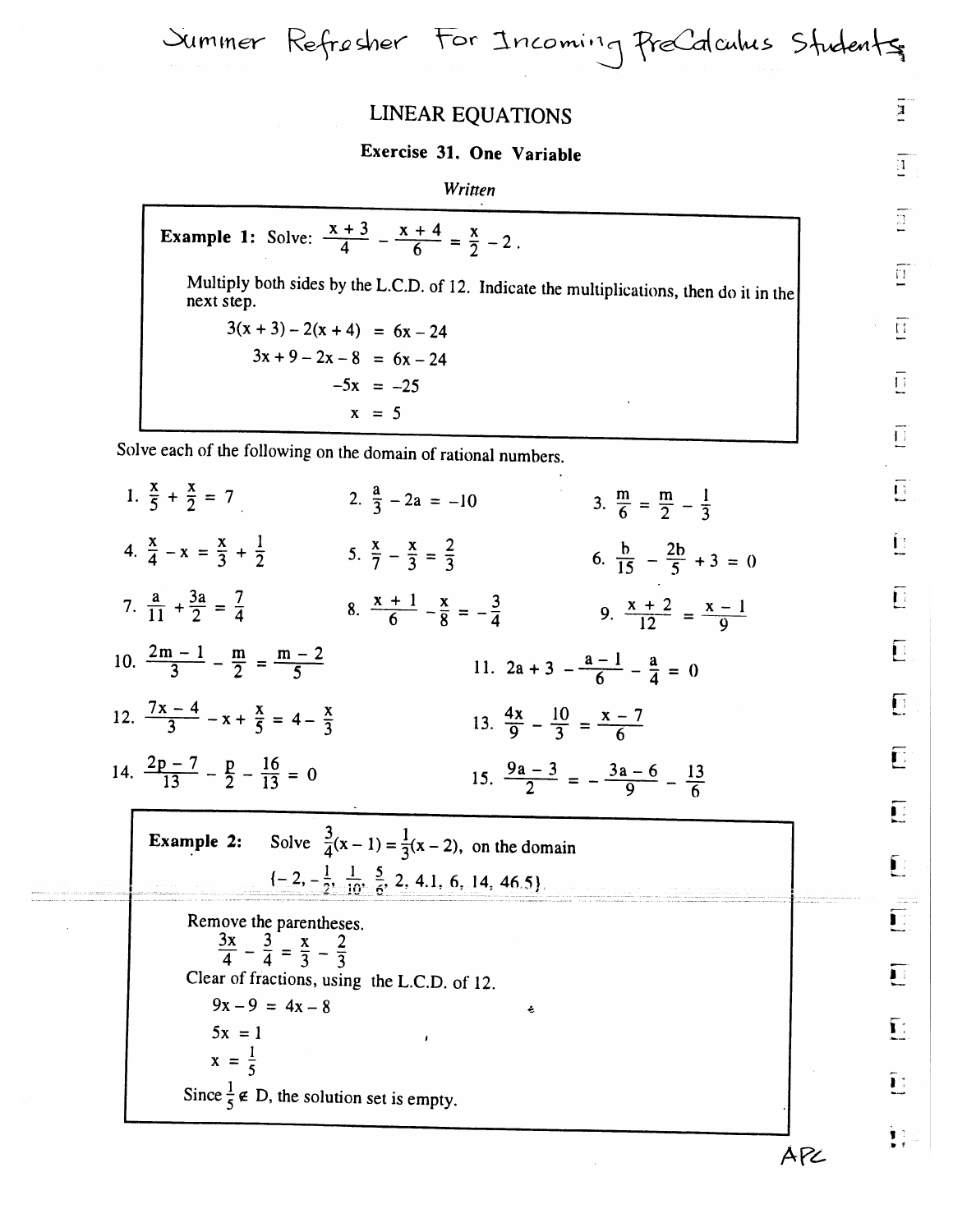Written

**Example 1:** Solve for x and y: 
$$
\begin{cases} 3x - 2y = 5 \\ 4x + 5y = -1 \end{cases}
$$
.

 $\hat{C}$ 

Addition and Subtraction Method. Multiply both equations to make the coefficients of x (or y if it is easier) the same, then add or subtract the two equations to eliminate that variable. In this case we multiply the first equation by 5 and the second by 2, then add to eliminate y.

 $15x - 10y = 25$  $8x + 10y = -2$  $23x$  $= 23$  $x = 1$ Substitute in either equation to find y.  $3 \cdot 1 - 2y = 5$  $-2y = 2$ Ans.  $(1, -1)$  $y = -1$ 

**Example 2:** Solve for x and y:  $\begin{cases} 2x - 3y = 0 & (1) \\ x + y = 5 & (2) \end{cases}$  $(2)$ Substitution Method. If it easy to do so, solve one equation for x or y, (whichever is easier) and substitute into the other equation.  $(2)$  $y = 5 - x$ 

 $2x-3(5-x) = 0$  $(1)$  $2x - 15 + 3x = 0$  $5x = 15$  $x = 3$ Substitute in either equation to find y.  $2 \cdot 3 - 3y = 0$  $-3y = -6$  $y = 2$ Ans.  $(3, 2)$ 

Solve for x and y by the easiest method.

| 1. $\frac{x+3y}{2x - y} = \frac{6}{5}$                         | 2. $\frac{5x - 3y}{2x - y} = 14$                              | 3. $\frac{-x + 4y}{3x - 2y} = 9$                         |
|----------------------------------------------------------------|---------------------------------------------------------------|----------------------------------------------------------|
| 4. $\begin{cases} 2x - 7y = -11 \\ -5x + 3y = 13 \end{cases}$  | 5. $\begin{cases} -6x - 7y = -3 \\ 4x - 3y = 25 \end{cases}$  | 6. $\begin{cases} 7x - 3y = 1 \\ x + 4y = 9 \end{cases}$ |
| 7. $\begin{cases} 12x - 6y = -2 \\ -9x - 7y = -10 \end{cases}$ | 8. $\begin{cases} -6x + 10y = 3 \\ 18x - 10y = 1 \end{cases}$ | 9. $\begin{cases} 8x = 3y \\ 5x - 2y = -1 \end{cases}$   |

îф.  $\frac{1}{2}$  $\overline{1}$  $\frac{1}{2}$  $\overline{\Gamma}$  $\prod_{i=1}^{n-1}$  $\overline{1}$  $\overline{1}$  $\widetilde{\mathbb{E}}$  $\sqrt{1}$ Ē Ē Ε 戸

 $\mathbf{I}$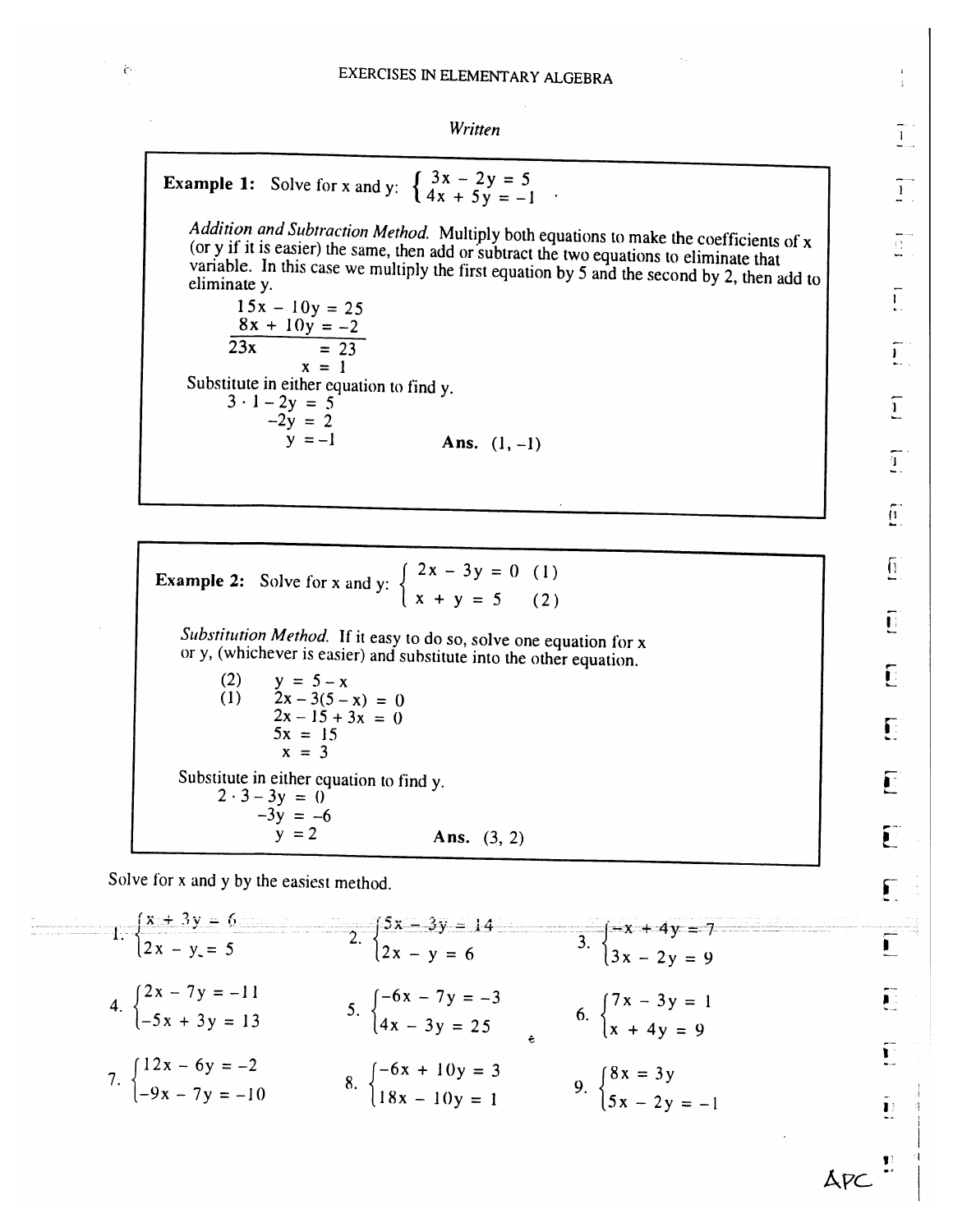Written

}rr.

F

E

E

 $\mathbf{F}$ 

E

EFFE

**F** 

E

El E.<br>E.

 $\mathbf{F}$ 

E

E

EFFE

E

P

1. a) Plot the points  $(0, 0)$ ,  $(1, 2)$ ,  $(3, 6)$ ,  $(-2, -4)$ . 1. a) Plot the points  $(0, 0)$ ,  $(1, 2)$ ,  $(3, 6)$ ,  $(-2, -4)$ .<br>b) Plot the points  $(1, 2)$ ,  $(2, 0)$ ,  $(3, -2)$ ,  $(4, -4)$ .

- 
- c) Plot the points  $(-6, -5)$ ,  $(-3, -2)$ ,  $(0, 1)$ ,  $(3, 4)$ .



For each of the pairs of points in problems 2-15:

- a) Determine the slope.
- b) Determine the equation of the line through the two points.
- c) Draw the graph.

| 2. $(2,3)$ , $(0,0)$       | 3. $(-1,5)$ , $(0,0)$                                                                         | 4. $(6,2)$ , $(5,2)$ | 5. $(6,2)$ , $(5,1)$    |
|----------------------------|-----------------------------------------------------------------------------------------------|----------------------|-------------------------|
|                            | 6. $(-1,2)$ , $(3,5)$ 7. $(-2,-3)$ , $(-5,-4)$ 8. $(-2,-5)$ , $(1,-7)$ 9. $(9,-3)$ , $(7,-1)$ |                      |                         |
| 10. $(73,27)$ , $(23,-13)$ | 11. $(17,-5)$ , $(6, -13)$                                                                    |                      | 12. $(5,-2)$ , $(5,3)$  |
| 13. $(-2,3)$ , $(4,-3)$    | 14. $(0,5)$ , $(3,-7)$                                                                        |                      | 15. $(-2,1)$ , $(-2,0)$ |